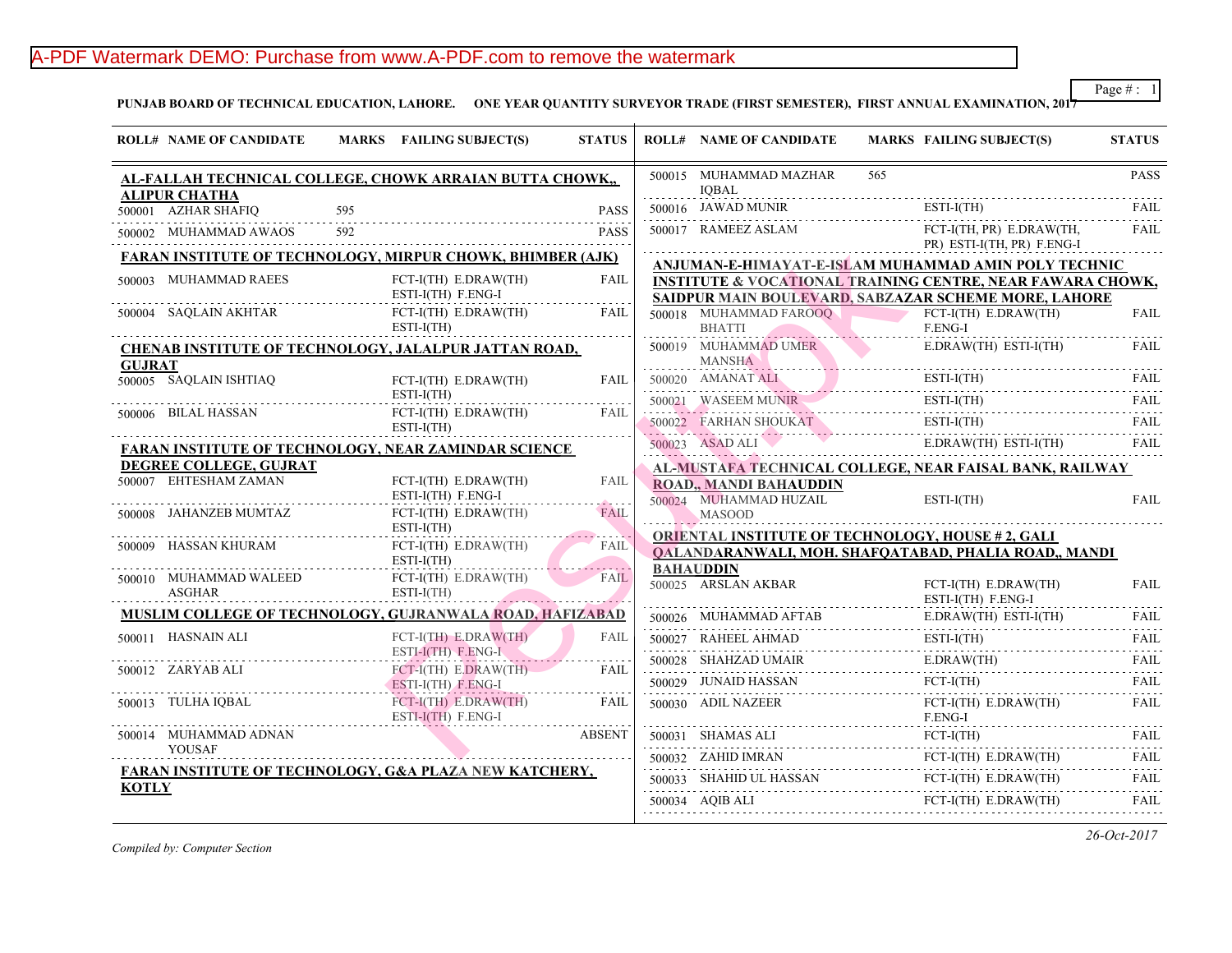|        | <b>ROLL# NAME OF CANDIDATE</b>                                       |     | MARKS FAILING SUBJECT(S)                                                                                                                                            | <b>STATUS</b>    | <b>ROLL# NAME OF CANDIDATE</b>                                                                                                                    | <b>MARKS FAIL</b>                         |              |
|--------|----------------------------------------------------------------------|-----|---------------------------------------------------------------------------------------------------------------------------------------------------------------------|------------------|---------------------------------------------------------------------------------------------------------------------------------------------------|-------------------------------------------|--------------|
|        | 500035 ATIF SHAH                                                     |     | FCT-I(TH) F.ENG-I                                                                                                                                                   | <b>FAIL</b>      | 500059 AMIR SOHAIL                                                                                                                                |                                           | FCT-         |
|        |                                                                      |     | PAKISTAN COLLEGE OF TECHNOLOGY, NEAR RAILWAY STATION,                                                                                                               |                  | 500060 HASSAN SHAHZAD                                                                                                                             |                                           | ESTI-        |
|        | <b>MANDI BAHAUDDIN</b>                                               |     |                                                                                                                                                                     |                  | 500061 MOHAMMAD NOMAN                                                                                                                             |                                           | ESTI-        |
|        | 500036 UMAR BAIG                                                     |     | $FCT-I(TH)$ $E.DRAW(TH)$<br>ESTI-I(TH) F.ENG-I                                                                                                                      | <b>FAIL</b>      | 500062 EHTSHAM AHSAN                                                                                                                              | 566                                       |              |
|        | 500037 TAYYAB HASAN                                                  |     | FCT-I(TH) E.DRAW(TH)                                                                                                                                                | <b>FAIL</b>      | 500063 ADEEL AHMAD                                                                                                                                | 535<br>the property of the control of the |              |
|        |                                                                      |     | <b>THE CITY COLLEGE OF TECHNOLOGY, WAINS AUTO CENTRE, OPP</b>                                                                                                       |                  | 500064 MUHAMMAD ZUBAIR                                                                                                                            |                                           | FCT-         |
|        | <b>FAISAL MOVERS, VEHARI CHOWK, LARRI ADDA, MULTAN</b>               |     |                                                                                                                                                                     |                  | 500065 REHMAN IQBAL 553                                                                                                                           |                                           |              |
|        | 500038 ZEESHAN EJAZ                                                  | 566 |                                                                                                                                                                     | <b>PASS</b>      | 500066 SHAZEB SAJID                                                                                                                               |                                           | FCT-         |
|        | 500039 ZAIN ISHFAQ                                                   |     | E.DRAW(TH) FAIL                                                                                                                                                     |                  | $500067$ HAJI SULAIMAN $537$                                                                                                                      |                                           |              |
|        | 500040 MUHAMMAD HAMZA<br><b>SALEEM</b>                               | 578 |                                                                                                                                                                     | <b>PASS</b>      | $\begin{tabular}{ll} \hline \texttt{500068} & \texttt{MUHAMMAD ATIF} & \texttt{ESTI} \\ & \texttt{SHAHZAD} & \texttt{~~} \\ \hline \end{tabular}$ |                                           |              |
|        |                                                                      |     |                                                                                                                                                                     | <b>PASS</b>      | $500069$ ADNAN YAHYA                                                                                                                              |                                           |              |
|        | 500042 IJAZ HUSSAIN                                                  |     | $\begin{tabular}{l c c c} \hline \text{IJAZ HUSSAIN} & \text{542} & \text{PASS} \\ \hline \text{MUHAMMAD AHSAN} & \text{551} & \text{PASC} \\ \hline \end{tabular}$ |                  | 500070 ADNAN HUSSAIN HASHMI 504                                                                                                                   |                                           |              |
| 500043 |                                                                      |     | AHSAN 551 PASS                                                                                                                                                      |                  | 500071 SYED UMER RAZA BUKHARI                                                                                                                     |                                           |              |
| 500044 | 553<br>KHAWAR ABBAS                                                  |     |                                                                                                                                                                     | <b>PASS</b>      | 500072 AMEER GULZAR FC                                                                                                                            |                                           | FCT-         |
| 500045 | MUHAMMAD BASIR ULLAH<br>SHAH                                         |     | $ESTI-I(TH)$                                                                                                                                                        | <b>FAIL</b>      | $500073$ AQIB ALI 491                                                                                                                             |                                           |              |
|        | <b>GOVERNMENT COLLEGE OF TECHNOLOGY,, RASUL</b>                      |     |                                                                                                                                                                     |                  | $500074 \quad \text{ARSLAN ZAFAR} \qquad \qquad 474$                                                                                              |                                           |              |
|        | 500046 USAMA AHMAD BHUTTA<br>HMAD BHUTTA FOR FU                      |     | $FCT-I(TH)$                                                                                                                                                         | FAIL             | 500075 WAQAR MAQSOOD                                                                                                                              |                                           | FCT-<br>F.EN |
|        | 500047 ZAIN ALI                                                      |     | FCT-I(TH) E.DRAW(TH)                                                                                                                                                | FAIL             | 500076 MUHAMMAD BILAL                                                                                                                             | 550                                       |              |
|        |                                                                      |     | 500048 NADEEM RAFAQAT FCT-I(TH)                                                                                                                                     | FAIL             | 500077 GHULAM ASGHAR KHAN                                                                                                                         |                                           |              |
|        |                                                                      |     | 500049 MUHAMMAD BENYAMEEN 544                                                                                                                                       | <b>PASS</b>      | <b>GOVERNMENT COLLEGE OF TECHNOLOGY</b>                                                                                                           |                                           |              |
|        |                                                                      |     | 500050 MUNEEB ARSHAD FCT-I(TH)                                                                                                                                      | FAIL             | <b>RAWALAKOT(AJK)</b>                                                                                                                             |                                           |              |
|        | 500051 MUHAMMAD ZAKRIA 551                                           |     |                                                                                                                                                                     | .<br><b>PASS</b> | 500078 MUHAMMAD MAJID ABRAR                                                                                                                       |                                           | ESTI-        |
|        | 500052 MOHSAN ALI                                                    |     | HSAN ALI FCT-I(TH) ESTI-I(TH) F.ENG-I                                                                                                                               | <b>FAIL</b>      | 500079 SAAD TAHIR                                                                                                                                 |                                           | ESTI-        |
|        |                                                                      |     | 500053 UMAR FAROOQ 464 PASS                                                                                                                                         | .                | 500080 KHURRAM YASIN                                                                                                                              |                                           | ESTI-        |
|        | 500054 ASAD ABBAS                                                    |     | $507$ PASS                                                                                                                                                          |                  |                                                                                                                                                   |                                           |              |
|        |                                                                      |     | 500055 AWAIS ASHRAF 525 PASS                                                                                                                                        |                  |                                                                                                                                                   |                                           |              |
|        |                                                                      |     | 500056 HASSAN WAQAR ESTI-I(TH) FAIL                                                                                                                                 |                  |                                                                                                                                                   |                                           |              |
|        | $500057 \quad \text{MUHAMMAD SHOAIB} \qquad \qquad \text{ESTI-I(T)}$ |     | $ESTI-I(TH)$                                                                                                                                                        | FAIL             |                                                                                                                                                   |                                           |              |
|        | 500058 SHARAZ SAJID                                                  |     | Z SAJID FCT-I(TH) ESTI-I(TH)                                                                                                                                        | FAIL             |                                                                                                                                                   |                                           |              |
|        |                                                                      |     |                                                                                                                                                                     |                  |                                                                                                                                                   |                                           |              |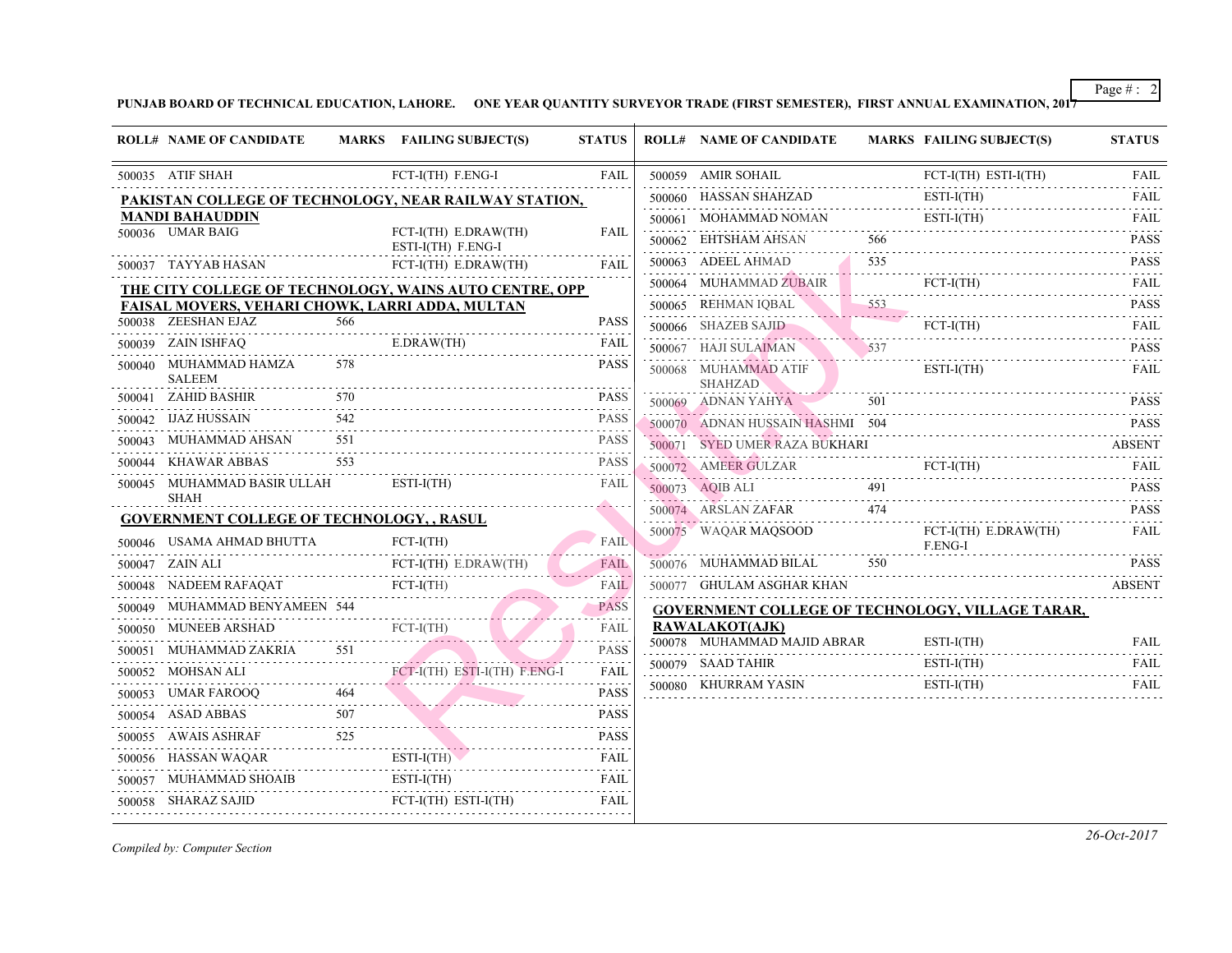|               | <b>ROLL# NAME OF CANDIDATE</b>               | MARKS FAILING SUBJECT(S)                                                                                                                                                                                                                                                                                                                                                                                                                                            | <b>STATUS</b> |              | <b>ROLL# NAME OF CANDIDATE</b>                                            | <b>MARKS FAIL</b>  |
|---------------|----------------------------------------------|---------------------------------------------------------------------------------------------------------------------------------------------------------------------------------------------------------------------------------------------------------------------------------------------------------------------------------------------------------------------------------------------------------------------------------------------------------------------|---------------|--------------|---------------------------------------------------------------------------|--------------------|
|               |                                              | AL-FALLAH TECHNICAL COLLEGE, CHOWK ARRAIAN BUTTA CHOWK,                                                                                                                                                                                                                                                                                                                                                                                                             |               |              | 500103 ZEESHAN RIAZ                                                       | ESTI-<br>F.EN      |
|               | <b>ALIPUR CHATHA</b><br>500081 ALI AHSAN     | $ESTI-II(TH)$ $F.ENG-II$                                                                                                                                                                                                                                                                                                                                                                                                                                            | FAII.         |              |                                                                           | ESTI-              |
|               |                                              |                                                                                                                                                                                                                                                                                                                                                                                                                                                                     |               |              | 500104 ASAD ALI ESTI                                                      | ESTI-              |
|               |                                              | 500082 NOMAN YOUNAS ESTI-II(TH) FAIL                                                                                                                                                                                                                                                                                                                                                                                                                                |               |              | $500105 \quad \text{ALI RAZA}$                                            |                    |
|               |                                              | 500083 AZHAR SHAFIQ ESTI-II(TH) FAIL ESTI-II(TH)                                                                                                                                                                                                                                                                                                                                                                                                                    |               | <b>KOTLY</b> | <b>FARAN INSTITUTE OF TECHNOLOGY, G&amp;A</b>                             |                    |
|               |                                              | 500084 MUHAMMAD AWAOS $592 + 615 = 1207$ PASS                                                                                                                                                                                                                                                                                                                                                                                                                       | <b>PASS</b>   |              | 500106 NISAR AHMED                                                        | ESTI-              |
|               |                                              | <b>CHENAB INSTITUTE OF TECHNOLOGY, JALALPUR JATTAN ROAD,</b>                                                                                                                                                                                                                                                                                                                                                                                                        |               |              | ANJUMAN-E-HIMAYAT-E-ISLAM MUHAMM.                                         |                    |
| <b>GUJRAT</b> | 500085 ATIF RASHEED                          | $FCT-II(TH)$ $ESTI-II(TH)$<br>500085 ATIF RASHEED FCT-II(TH) ESTI-II(TH) FAIL                                                                                                                                                                                                                                                                                                                                                                                       |               |              | <b>INSTITUTE &amp; VOCATIONAL TRAINING CEN</b>                            |                    |
|               |                                              | 500086 RIASAM SHAFIQUE $574 + 610 = 1184$ PASS                                                                                                                                                                                                                                                                                                                                                                                                                      | <b>PASS</b>   |              | <b>SAIDPUR MAIN BOULEVARD, SABZAZAR SC</b><br>500107 FARHAN SHOUKAT       | FCT-               |
|               | 500087 MUHAMMAD KHALID<br><b>HUSSAIN</b>     | $ESTI-II(TH)$                                                                                                                                                                                                                                                                                                                                                                                                                                                       | FAII.         |              |                                                                           | F.EN               |
|               |                                              | $500088$ TAUSEEF ARSHAD $528 + 585 = 1113$ PASS                                                                                                                                                                                                                                                                                                                                                                                                                     |               |              | 500108 AFFAN MAHMOOD 649 + 645 = 129<br>500109 MUHAMMAD UMER              | ESTI-              |
|               |                                              | 500089 SHABAN ARSHAD ABSENT                                                                                                                                                                                                                                                                                                                                                                                                                                         |               |              | MANSHA                                                                    |                    |
|               |                                              | <b>FARAN INSTITUTE OF TECHNOLOGY, NEAR ZAMINDAR SCIENCE</b>                                                                                                                                                                                                                                                                                                                                                                                                         |               |              | 500110 ASAD ALI<br><u> 1988 - Johann Barn, mars francouzski filozof (</u> | FCT-<br><b>COM</b> |
|               | DEGREE COLLEGE, GUJRAT<br>500090 FAHEEM IJAZ | FCT-II(TH) ESTI-II(TH) FAIL(No Chance)                                                                                                                                                                                                                                                                                                                                                                                                                              |               |              | 500111 JAMAL MEHBOOB ESTI                                                 | ESTI-              |
|               | 500091 FAISAL RIAZ                           | UAZ FCT-II(TH) ESTI-II(TH) FAIL(No Chance)                                                                                                                                                                                                                                                                                                                                                                                                                          |               |              | $500112$ ARSLAN ALI $547 + 573 = 112$                                     |                    |
|               |                                              |                                                                                                                                                                                                                                                                                                                                                                                                                                                                     | <b>ABSENT</b> |              | 500113 WAQAS ALI ESTI                                                     | ESTI-              |
|               |                                              | 500092 MUHAMMAD ZAIN ESTI-II(TH) FAIL                                                                                                                                                                                                                                                                                                                                                                                                                               |               |              | 500114 TOUSEEF AHMAD FCT-                                                 | FCT-               |
|               | 500093 ALI HASAN                             | 500093 ALI HASAN ESTI-II(TH) FAIL                                                                                                                                                                                                                                                                                                                                                                                                                                   |               |              | 500115 AMANAT ALI FCT-                                                    | FCT-               |
|               |                                              | 500094 MUHAMMAD TEHZEEB GUL ESTI-II(TH)                                                                                                                                                                                                                                                                                                                                                                                                                             | <b>FAIL</b>   |              |                                                                           | FCT-               |
|               |                                              | <b>MUSLIM COLLEGE OF TECHNOLOGY, GUJRANWALA ROAD, HAFIZABAD</b>                                                                                                                                                                                                                                                                                                                                                                                                     |               |              | 500116 WASEEM MUNIR FCT                                                   |                    |
|               | 500095 MUHAMMAD ADNAN                        |                                                                                                                                                                                                                                                                                                                                                                                                                                                                     | <b>ABSENT</b> |              | AL-MUSTAFA TECHNICAL COLLEGE, NEAR<br><b>ROAD., MANDI BAHAUDDIN</b>       |                    |
|               | <b>YOUSAF</b><br>500096 MUHAMMAD ZAHEER      | $ESTI-II(TH)$                                                                                                                                                                                                                                                                                                                                                                                                                                                       | FAIL          |              | 500117 MUHAMMAD HUZAIL<br><b>MASOOD</b>                                   | FCT-               |
|               | <b>AKBAR</b>                                 | <u> 2000 - 2000 - 2000 - 2000 - 2000 - 2000 - 2000 - 2000 - 2000 - 2000 - 2000 - 2000 - 2000 - 2000 - 2000 - 20</u>                                                                                                                                                                                                                                                                                                                                                 |               |              | ORIENTAL INSTITUTE OF TECHNOLOGY, H                                       |                    |
|               |                                              | $\begin{tabular}{lllllllll} \multicolumn{2}{c}{\textbf{500097}} & \multicolumn{2}{c}{\textbf{MULTAUMAD SATYAN}} & \multicolumn{2}{c}{\textbf{ESTI-II(TH)}} & \multicolumn{2}{c}{\textbf{FAIL}} \\ & \multicolumn{2}{c}{\textbf{AFLAAL}} & \multicolumn{2}{c}{\textbf{AFLA}} & \multicolumn{2}{c}{\textbf{FALL}} \\ \multicolumn{2}{c}{\textbf{AFLAAL}} & \multicolumn{2}{c}{\textbf{AFLA}} & \multicolumn{2}{c}{\textbf{FALA}} & \multicolumn{2}{c}{\textbf{FALA}}$ |               |              | OALANDARANWALI, MOH. SHAFOATABAD,                                         |                    |
|               | 500098 NAZIM ALI                             | $500098$ NAZIM ALI ESTI-II(TH) FAIL ESTI-II(TH)                                                                                                                                                                                                                                                                                                                                                                                                                     |               |              | <b>BAHAUDDIN</b><br>500118 MUHAMMAD ARSLAN                                | ESTI-              |
|               |                                              | 500099 MUHAMMAD WAQAS ESTI-II(TH) F.ENG-II FAIL                                                                                                                                                                                                                                                                                                                                                                                                                     |               |              |                                                                           |                    |
|               |                                              | $\begin{tabular}{ll} \textbf{500100} & \textbf{GULEAM ALI} & & \textbf{ESTI-II(TH)}\\ \end{tabular} \begin{tabular}{ll} \textbf{FAIL} & \textbf{FAIL} \\ \end{tabular}$                                                                                                                                                                                                                                                                                             |               |              | 500119 MUHAMMAD ARSLAN                                                    | ESTI-              |
|               |                                              | 500101 NUAMAN AYYAZ AHSAN $549 + 592 = 1141$ PASS                                                                                                                                                                                                                                                                                                                                                                                                                   |               |              | 500120 TANVEER AHMAD $597 + 530 = 112'$                                   |                    |
|               |                                              | $\begin{tabular}{lllllllllll} \textbf{500102} & \textbf{MOHAMMAD ARSHAD} & \textbf{ESTI-II(TH)} & \textbf{FAIL} \\ \textbf{1011} & \textbf{111} & \textbf{121} & \textbf{131} \\ \textbf{121} & \textbf{131} & \textbf{141} & \textbf{151} \\ \textbf{131} & \textbf{131} & \textbf{151} & \textbf{161} \\ \textbf{161} & \textbf{181} & \textbf{181} & \textbf{181} \\ \textbf{181} & \textbf{181} &$                                                              | FAIL          |              | 500121 FAISAL HAYAT                                                       | ESTI-              |
|               |                                              |                                                                                                                                                                                                                                                                                                                                                                                                                                                                     |               |              |                                                                           |                    |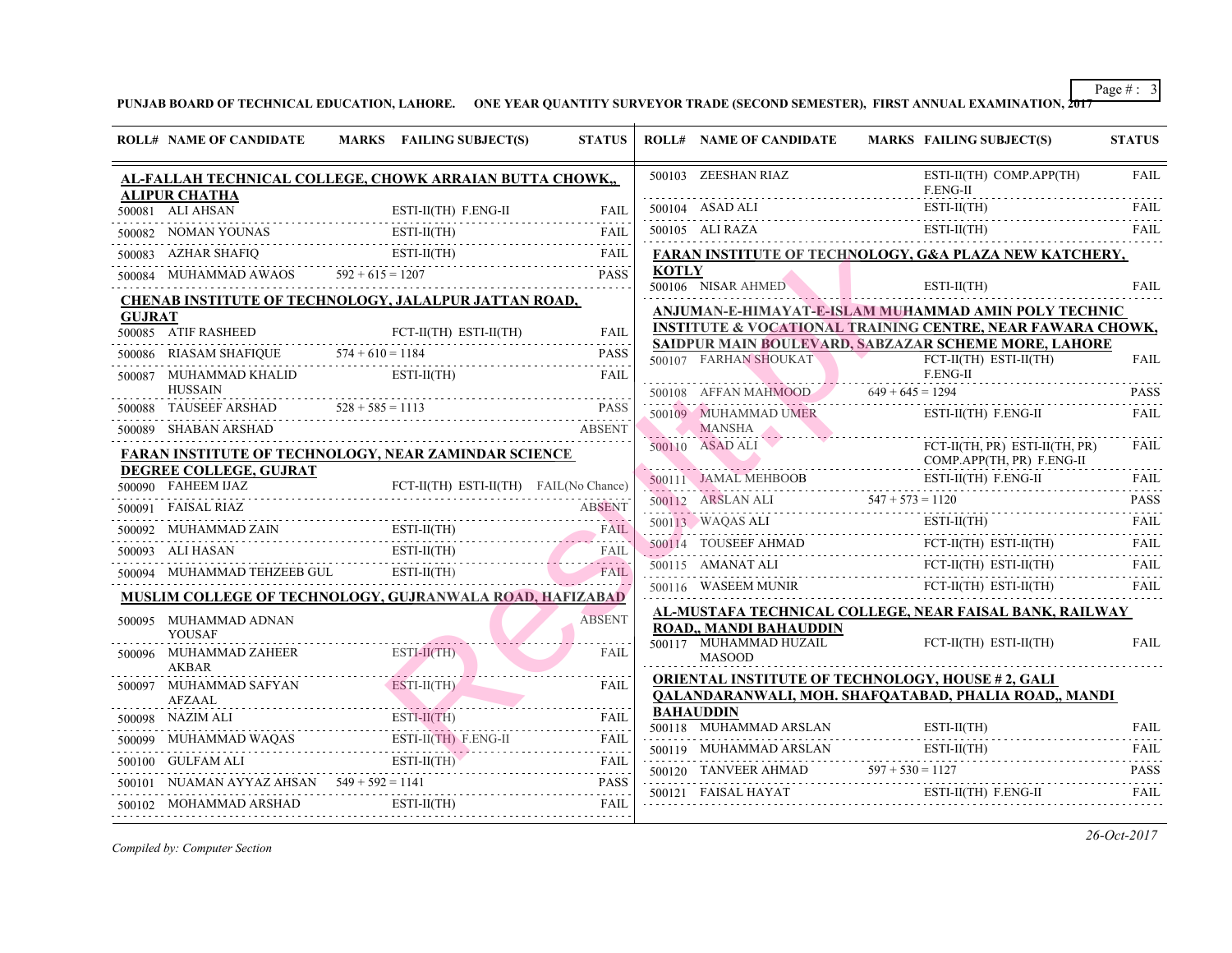|               | <b>ROLL# NAME OF CANDIDATE</b>                                           |                    | MARKS FAILING SUBJECT(S)                                       | <b>STATUS</b> | <b>ROLL# NAME OF CANDIDATE</b>                           | <b>MARKS FAIL</b>   |
|---------------|--------------------------------------------------------------------------|--------------------|----------------------------------------------------------------|---------------|----------------------------------------------------------|---------------------|
|               | 500122 MUHAMMAD FAROOQ                                                   | $564 + 579 = 1143$ |                                                                | <b>PASS</b>   | 500141 JUNAID TASAWAR AHMED                              | ESTI-               |
|               | 500123 USMAN                                                             | $570 + 577 = 1147$ |                                                                | <b>PASS</b>   | 500142 SHAMRAIZ IQBAL                                    | FCT-                |
|               |                                                                          |                    | PAKISTAN COLLEGE OF TECHNOLOGY, NEAR RAILWAY STATION,          |               |                                                          | COM                 |
|               | <b>MANDI BAHAUDDIN</b>                                                   |                    |                                                                |               | 500143 ZEESHAN ALI $582 + 510 = 1091$                    |                     |
|               | 500124 ZUBAIR AHMED                                                      |                    | $FCT-II(TH)$ $ESTI-II(TH)$<br>F.ENG-II                         | FAII.         | 500144 RAFAQAT ALI $579 + 529 = 110$                     | ESTI-               |
|               | 500125 MUHAMMAD MOBEEN                                                   |                    | FCT-II(TH) ESTI-II(TH)                                         | <b>FAIL</b>   | 500145 QAMAR ABBAS ES<br>500146 MUHAMMAD ATIF            | FCT-                |
|               | 500126 BILAL HASSAN                                                      |                    | FCT-II(TH) ESTI-II(TH)                                         | <b>FAIL</b>   | SHAHZAD                                                  |                     |
|               |                                                                          |                    | COMP.APP(TH) F.ENG-II                                          |               | 500147 MUHAMMAD BILAL                                    | ESTI-               |
|               |                                                                          |                    | THE CITY COLLEGE OF TECHNOLOGY, WAINS AUTO CENTRE, OPP         |               | 500148 SANAM MAZHAR FC                                   | FCT-                |
|               | FAISAL MOVERS, VEHARI CHOWK, LARRI ADDA, MULTAN<br>500127 MUHAMMAD AHSAN | $551 + 590 = 1141$ |                                                                | <b>PASS</b>   | 500149 ADNAN YAHYA 501 + 537 = 103                       |                     |
|               |                                                                          |                    | 500128 KHAWAR ABBAS COMP.APP(TH)                               | FAIL          | 500150 SULEMAN ALI CO                                    | <b>COM</b>          |
|               | 500129 MUHAMMAD AFZAL $559 + 578 = 1137$                                 |                    |                                                                | <b>PASS</b>   | 500151 GHULAM ABBAS EST                                  | ESTI-               |
|               | <b>AKHTER</b>                                                            |                    |                                                                |               | 500152 AWAIS BAIG                                        | ESTI-               |
|               |                                                                          |                    | 500130 GULZAR HUSSAIN NADEEM ESTI-II(TH) FAIL                  |               |                                                          |                     |
|               | 500131 IJAZ HUSSAIN                                                      |                    | IN ESTI-II(TH) F.ENG-II FAIL                                   |               | 500154 KHURRAM SHEHZAD                                   | ESTI-               |
|               | 500132 MUHAMMAD BASIR ULLAH ESTI-II(TH)<br><b>SHAH</b>                   |                    |                                                                | FAIL          | 500155 SHAHID MEHMOOD 575 + 561 = 113                    |                     |
|               |                                                                          |                    | <b>HOPE POLYTECHNIC COLLEGE, NEAR REST HOUSE ROAD, HAJIRA,</b> |               | 500156 TAJAMMAL HUSSAIN $601 + 528 = 112$                |                     |
| <b>POONCH</b> |                                                                          |                    |                                                                |               | 500157 HASSNAIN ALI                                      | FCT-                |
|               | 500133 SADDAM HAYAT                                                      |                    | FCT-II(TH) ESTI-II(TH)<br>COMP.APP(TH)                         | <b>FAIL</b>   | 500158 ALI HAIDER FCT-                                   | <b>COM</b><br>FCT-  |
|               | 500134 ZABAR NAWAZ                                                       |                    | $ESTI-II(TH)$                                                  | <b>FAIL</b>   | 500159 NABEEL HASSAN                                     | FCT-                |
|               | <b>GOVERNMENT COLLEGE OF TECHNOLOGY, , RASUL</b>                         |                    |                                                                |               |                                                          | <b>COM</b>          |
|               | 500135 MUHAMMAD AFNAN ISHAO                                              |                    | FCT-II(TH, PR) ESTI-II(TH, PR)                                 | <b>FAIL</b>   | 500160 MUHAMMAD SHOAIB $531 + 556 = 108$<br><b>EHSAN</b> |                     |
|               |                                                                          |                    | COMP.APP(TH, PR) F.ENG-II                                      |               | 500161 MUHAMMAD JUNAID AFZAL                             | FCT-                |
|               | 500136 WAQAR MAQSOOD                                                     |                    | FCT-II(TH, PR) ESTI-II(TH, PR)<br>COMP.APP(TH, PR) F.ENG-II    | FAIL          |                                                          | <b>COM</b>          |
|               | 500137 MUHAMMAD RAOOF                                                    |                    | FCT-II(TH, PR) ESTI-II(TH, PR)                                 | <b>FAIL</b>   | 500162 MUHAMMAD ADEEL<br><b>MAZHAR</b>                   | FCT-l<br><b>COM</b> |
|               |                                                                          |                    | COMP.APP(TH, PR) F.ENG-II                                      |               | 500163 SHAHRAIZ ARIF                                     | FCT-                |
|               | 500138 SYED ZAKI UL HASSAN<br><b>SHAH</b>                                |                    |                                                                | <b>ABSENT</b> | 500164 ABDULLAH AKHTAR ESTI                              | ESTI-               |
|               | $549 + 565 = 1114$<br>500139 NASAR IQBAL                                 |                    |                                                                | <b>PASS</b>   | 500165 AWAIS ALI $569 + 592 = 116$                       |                     |
|               | 500140 MUHAMMAD NABEEL                                                   |                    | $FCT-II(TH)$ $ESTI-II(TH)$<br>COMP.APP(TH) F.ENG-II            | <b>FAIL</b>   | 500166 JAMSHAID SABIR                                    | ESTI-               |
|               |                                                                          |                    |                                                                |               |                                                          |                     |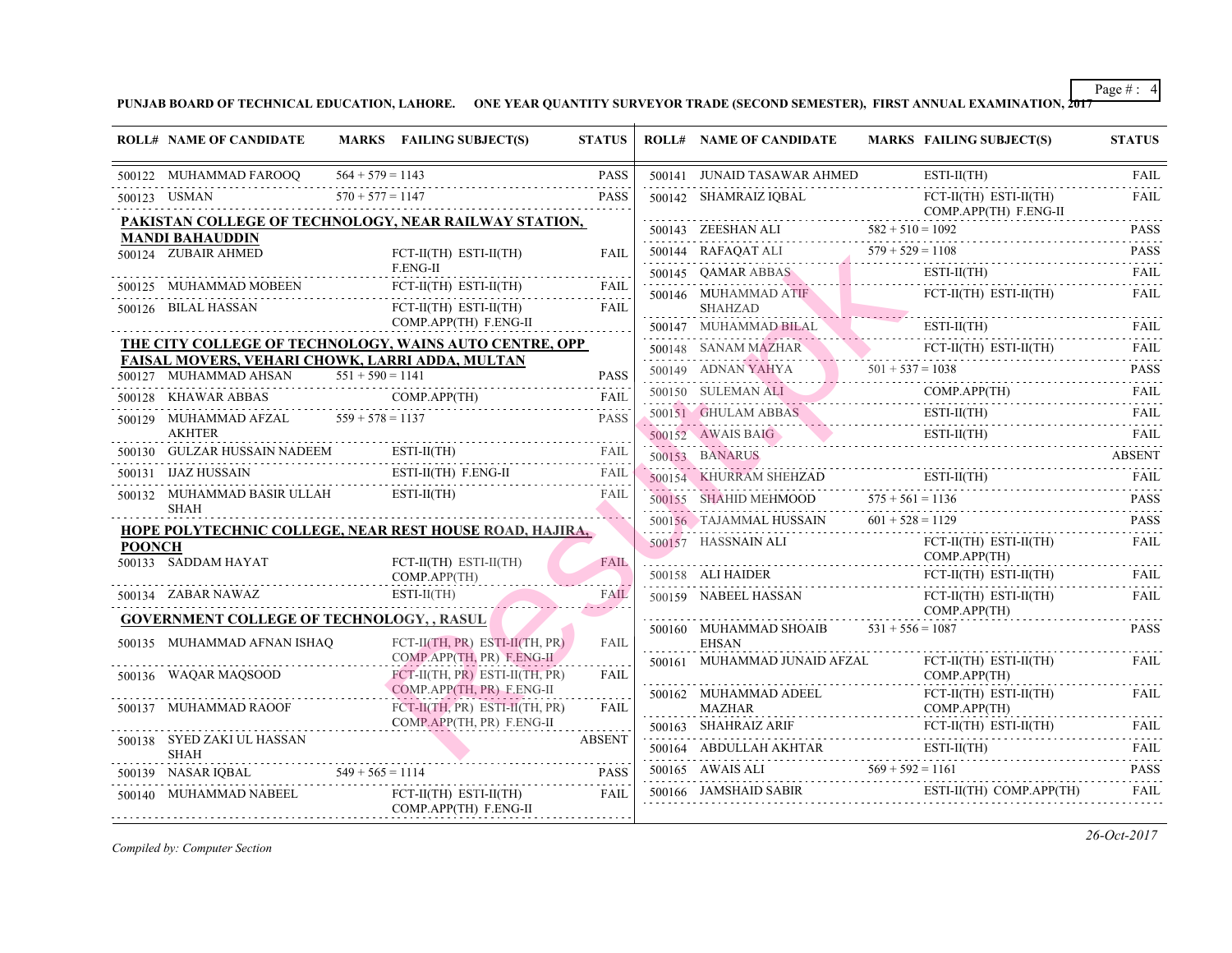| <b>ROLL# NAME OF CANDIDATE</b>                                                                                                                                                                                                                                                                                                                                                                               |                    | MARKS FAILING SUBJECT(S)                                                           | <b>STATUS</b> | <b>ROLL# NAME OF CANDIDATE</b>                                                                                                                                                                                                                                   | <b>MARKS FAIL</b>          |
|--------------------------------------------------------------------------------------------------------------------------------------------------------------------------------------------------------------------------------------------------------------------------------------------------------------------------------------------------------------------------------------------------------------|--------------------|------------------------------------------------------------------------------------|---------------|------------------------------------------------------------------------------------------------------------------------------------------------------------------------------------------------------------------------------------------------------------------|----------------------------|
| 500167 MIAN SHAHROZ ASLAM                                                                                                                                                                                                                                                                                                                                                                                    | $583 + 554 = 1137$ |                                                                                    | <b>PASS</b>   | 500194 WAQAR HASSAN                                                                                                                                                                                                                                              | FCT-                       |
| 500168 SYED MUHAMMAD SHOAIB                                                                                                                                                                                                                                                                                                                                                                                  |                    | ESTI-II(TH) COMP.APP(TH)                                                           | <b>FAIL</b>   | 500195 TOUSEEF HASSAN                                                                                                                                                                                                                                            | ESTI-                      |
| <b>SHAH</b><br>500169 ADNAN HUSSAIN HASHMI                                                                                                                                                                                                                                                                                                                                                                   |                    |                                                                                    |               | 500196 USMAN ALI $508 + 541 = 104$                                                                                                                                                                                                                               |                            |
| ${\begin{minipage}{0.500170.25\textwidth} \centering\textbf{500170. FAIL} \hspace*{-0.08cm} \textbf{FAIL} \hspace*{-0.08cm} \textbf{FAIL} \hspace*{-0.08cm} \textbf{FAIL} \hspace*{-0.08cm} \textbf{FAIL} \hspace*{-0.08cm} \textbf{FAIL} \hspace*{-0.08cm} \textbf{FAIL} \hspace*{-0.08cm} \textbf{FAIL} \hspace*{-0.08cm} \textbf{FAIL} \hspace*{-0.08cm} \textbf{FAIL} \hspace*{-0.08cm} \textbf{FAIL} \$ |                    | $\text{I} \quad \text{ESTI-II(TH)} \quad \text{FAIL}$                              |               | 500197 USMAN ALI $606 + 485 = 109$                                                                                                                                                                                                                               |                            |
|                                                                                                                                                                                                                                                                                                                                                                                                              |                    |                                                                                    |               |                                                                                                                                                                                                                                                                  | FCT-                       |
| $\begin{tabular}{lllllllll} \hline 500171 & \text{ALI HASAN} & \text{FCT-II(TH) ESTI-II(TH) } & \text{FAIL} \\ \hline \end{tabular}$                                                                                                                                                                                                                                                                         |                    |                                                                                    |               | 500199 MUHAMMAD SHOAIB                                                                                                                                                                                                                                           | FCT-<br><b>COM</b>         |
| $\texttt{500173}\quad\text{AQIB HUSSAIN}\qquad\qquad \texttt{FCT-II(TH)}\quad\texttt{ESTI-II(TH)}\qquad\qquad \texttt{FAIL}$                                                                                                                                                                                                                                                                                 |                    |                                                                                    |               | 500200 AQIB ALI                                                                                                                                                                                                                                                  | FCT-                       |
| 500174 MUHAMMAD ILYYAS $589 + 518 = 1107$<br>500174 MUHAMMAD ILYYAS $589 + 518 = 1107$ PASS                                                                                                                                                                                                                                                                                                                  |                    |                                                                                    |               | 500201 ARSLAN ZAFAR                                                                                                                                                                                                                                              | FCT-                       |
| 500175 ABRAR HUSSAIN                                                                                                                                                                                                                                                                                                                                                                                         |                    | FCT-II(TH) ESTI-II(TH) FAIL<br>COMP.APP(TH)                                        |               | <u> Alexandria de la provincia de la provincia de la provincia de la provincia de la provincia de la provincia de la provincia de la provincia de la provincia de la provincia de la provincia de la provincia de la provincia d</u><br>500202 MUHAMMAD ABDULLAH | <b>COM</b><br><b>ESTI-</b> |
| 500176 MUHAMMAD QASIM                                                                                                                                                                                                                                                                                                                                                                                        |                    | MMAD QASIM ABSENT                                                                  |               | RASHEED QADRI                                                                                                                                                                                                                                                    |                            |
| ${\tt 500177} \quad {\tt TASWAR MUNIR} \quad {\tt FCT-II(TH) \quad ESTI-II(TH) \quad \  \  \, {\tt FAIL}}$                                                                                                                                                                                                                                                                                                   |                    |                                                                                    |               | 500203 AQIB JAVED EST                                                                                                                                                                                                                                            | ESTI-                      |
| $\texttt{500178} \quad \texttt{ARSLAN IJAZ} \qquad \texttt{ESTI-I(TH)} \qquad \texttt{FAIL}$                                                                                                                                                                                                                                                                                                                 |                    | $ESTI-II(TH)$                                                                      |               | 500204 SYED ATHAR ABBAS<br>BUKHARI NAMARI PROPERTY                                                                                                                                                                                                               | FCT-<br><b>COM</b>         |
| 500179 MUDASSAR RAZA                                                                                                                                                                                                                                                                                                                                                                                         |                    | ESTI-II(TH) COMP.APP(TH)                                                           | FAIL          | 500205 TARIO ALI                                                                                                                                                                                                                                                 | ESTI-                      |
|                                                                                                                                                                                                                                                                                                                                                                                                              |                    | F.ENG-II                                                                           |               | 500206 SHAHID SIDDIQUE<br>SIDDIQUE                                                                                                                                                                                                                               | FCT-                       |
| 500180 SAAD SALEEM IQBAL $516 + 546 = 1062$ PASS<br>500181 AAMIR SHAHZAD $529 + 567 = 1096$ PASS                                                                                                                                                                                                                                                                                                             |                    |                                                                                    | <b>PASS</b>   | 500207 ASAD ANWAR                                                                                                                                                                                                                                                | FCT-                       |
| 500182 BILAL HASSAN ESTI-II(TH) FAIL                                                                                                                                                                                                                                                                                                                                                                         |                    |                                                                                    |               | 500208 USAMA UMAIR FCT-                                                                                                                                                                                                                                          | FCT-                       |
| $\begin{tabular}{lllllllllll} \hline 500183 & HAMZA RIAZ & FCT-II(TH) & ESTI-I(TH) & FAIL \\ \hline \end{tabular}$                                                                                                                                                                                                                                                                                           |                    |                                                                                    |               | 500209 EHTESHAM UL HASSAN                                                                                                                                                                                                                                        | <b>ESTI-</b>               |
| 500184 ABDULAH GHANI FCT-II(TH) ESTI-II(TH) FAIL                                                                                                                                                                                                                                                                                                                                                             |                    |                                                                                    |               | 500210 EHTISHAM ALI<br>500211 AHSAN RAZA                                                                                                                                                                                                                         | FCT-<br>FCT-               |
| 500185 SYED UMER RAZA BUKHARI                                                                                                                                                                                                                                                                                                                                                                                |                    | AZA BUKHARI ABSENT                                                                 | <b>ABSENT</b> |                                                                                                                                                                                                                                                                  | <b>COM</b>                 |
| 500186 ARSLAN JAVED $564 + 540 = 1104$ PASS                                                                                                                                                                                                                                                                                                                                                                  |                    |                                                                                    |               | 500212 ARSLAN ASLAM                                                                                                                                                                                                                                              | <b>ESTI-</b>               |
| 500187 SAEED AHMED                                                                                                                                                                                                                                                                                                                                                                                           |                    | AHMED FCT-II(TH) F.ENG-II                                                          | FAIL          | 500213 USMAN GHANI                                                                                                                                                                                                                                               | FCT-<br><b>COM</b>         |
| 500188 SYED AZADAR HUSSAIN FCT-II(TH) ESTI-II(TH)<br><b>SHAH</b>                                                                                                                                                                                                                                                                                                                                             |                    |                                                                                    | FAIL          | 500214 MIAN ABDUR REHMAN                                                                                                                                                                                                                                         | FCT-                       |
| .<br>500189 AMEER GULZAR                                                                                                                                                                                                                                                                                                                                                                                     |                    | FCT-II(TH, PR) ESTI-II(TH)                                                         | <b>FAIL</b>   |                                                                                                                                                                                                                                                                  | <b>COM</b>                 |
|                                                                                                                                                                                                                                                                                                                                                                                                              |                    | $COMP.APP(TH)$ $F.ENG-II$<br>$\text{FCT-I}(\text{TH})$ $\text{ESTI-II}(\text{TH})$ | FAIL          | 500215 SAJJAD ASGHAR<br>.                                                                                                                                                                                                                                        |                            |
| 500190 SHAH ZEB ALI FCT-II(TH) I                                                                                                                                                                                                                                                                                                                                                                             |                    |                                                                                    |               | 500216 SHAHROZ AHMAD FCT-<br>500217 ASADULLAH 533 + 529 = 106                                                                                                                                                                                                    |                            |
| 500191 ZESHAN AHMAD ESTI-II(TH) F.ENG-II FAIL FAIL<br>$\begin{tabular}{lllllllllll} \hline 500192 & SHAHZEEL HASAN & FCT-II(TH) & ESTI-I(TH) & FAIL \\ \hline \end{tabular}$                                                                                                                                                                                                                                 |                    |                                                                                    | FAIL          | 500218 TALAT MEHMOOD                                                                                                                                                                                                                                             | ESTI-                      |
| 500193 MUHAMMAD ARSLAN $555 + 559 = 1114$                                                                                                                                                                                                                                                                                                                                                                    |                    |                                                                                    | <b>PASS</b>   | 500219 MIAN ALI RAZA                                                                                                                                                                                                                                             | FCT-                       |
|                                                                                                                                                                                                                                                                                                                                                                                                              |                    |                                                                                    |               |                                                                                                                                                                                                                                                                  | <b>COM</b>                 |